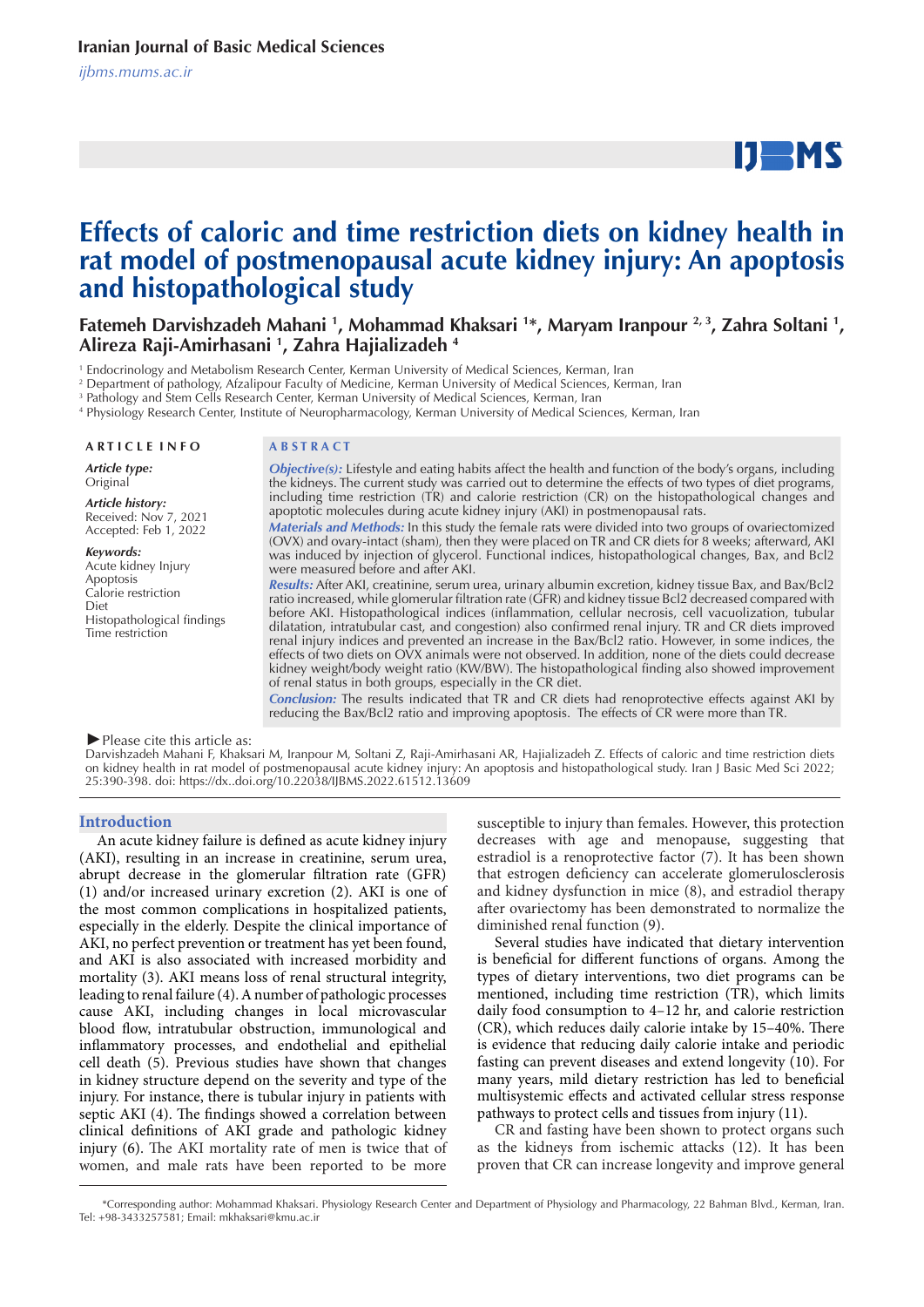and metabolic health in all species (13). Mitchell *et al*. (2018) showed that AKI was prevented in renal ischemiareperfusion injury (IRI) by a reduction in daily calorie intake by 30% over short time periods (14). CR is an attractive strategy for organ protection, and is one of the strongest preconditioning protocols, increasing stress resistance (15). Fasting or TR is a powerful nutritional intervention to reverse the numerous pathophysiological mechanisms involved in tissue injury and fibrosis after renal IRI (16). The renoprotective effects on fasting have been proven in early AKI. In other words, several studies have shown that shortterm dietary interventions reduce tubular damage, cell death, inflammation, oxidative stress, and mitochondrial dysfunction after AKI (17).

 A process of programmed cell death is called apoptosis. It is characterized by reduction of volume, cell surface blebbing, chromatin condensation, DNA internucleosomal cleavage, and apoptotic bodies formation (18). It has been believed that renal dysfunction is caused by apoptosis (19). Proximal tubule epithelial cells are very sensitive to apoptosis, and injury at this site can lead to organ failure. Apoptosis can be caused by several common renal injuries in the kidney, such as ureteral obstruction, radiation, toxic injury, and ischemia (5). Moreover, in glycerol-induced renal injury, apoptosis has been observed through the mitochondrial pathway and an increase in Bax level and a decrease in Bcl-2 level. (20). It has also been shown that apoptotic activity in the elderly kidney is reversed as a result of the antioxidant and anti-aging actions of CR (21).

Considering the effective role of estrogen in impeding AKI and also the positive effects of TR and CR diets in preventing diseases, the objectives of the present study in postmenopausal model of rats included determining the effects of the diets mentioned above on the severity of glycerol induced AKI through histopathological indices, as well as determining the role of Bax and Bcl2 molecules involved in apoptosis after AKI.

### **Materials and Methods**

# *Animals*

The current study was carried out on 72 adult female Wistar rats (180–200 g). The rats were kept under natural conditions of 12:12 hr light-dark cycle at 24 °C in the animal center of Afzalipour School of Medicine. All tests were performed based on ethical instructions of the Institutional Animal Care Committee of Kerman University of Medical Sciences (ethics code: IR.KMU.REC.1398.469) and the national guidelines for the care and use of laboratory animals.

The animals were divided into two groups of ovaryintact (sham) and ovariectomized (OVX) rats; each group received the standard (SD), CR, and TR diets for 2 months. Then, the groups were divided into two subgroups of A and B. In subgroup A, kidney injury indices and biochemical parameters of kidney tissue and serum were measured, then the rats were sacrificed. In subgroup B, at the end of the second month, AKI was induced, and the factors mentioned above and histopathological indicators were measured after AKI (22). There were six rats in each subgroup.

#### *Sham groups*

#### *Control (Sham CTL)*

Ovary-intact rats in this group received SD (Pars animal, Iran), which contained 5.7%, 22.1%, and 72.2% calories from fat, protein, and carbohydrates, respectively (the total amount of calorie was 3.1 kc/g)(23). The rats were divided into two subgroups of A and B by the end of the second month.

#### *Time restriction (Sham TR)*

 This group was also similar to the control group; however, they had only 8 hr of daily free access to food (23).

#### *Calorie restriction (Sham CR)*

This group was similar to the control group; however, it received only 70% of the control group's food (10).

#### *OVX groups*

The rats were classified in the same way as the sham groups (OVX CLT, OVX TR, and OVX CR); however, they were ovariectomized (Figure1).

#### *Drugs*

Xylazine and ketamine were purchased from Alfasan Company (Utrecht, the Netherlands) and glycerol from Kimia Gostar Pooyesh Company (Iran).

#### *Bilateral ovariectomy*

A small longitudinal incision was made in the abdomen after anesthesia by xylazine and ketamine (80/10 mg/ kg intraperitoneally)(24, 25). Ovaries were identified and removed after opening skin, fascia, and abdominal muscles; then, 1–2 ml of saline solution was poured into the abdomen, and the skin and muscles were sutured. A similar incision was made in the sham surgery, but the ovaries were not removed. The subsequent tests were performed 2 weeks after ovariectomy (26, 27).



**Figure 1.** Schematic diagram of the classification of the animals. B: blood, U: urine, T: tissue, SD: standard diet, TR: time restriction diet, CR: calorie restriction diet, OVX: ovariectomized, Sham: ovary-intact, and CTL: control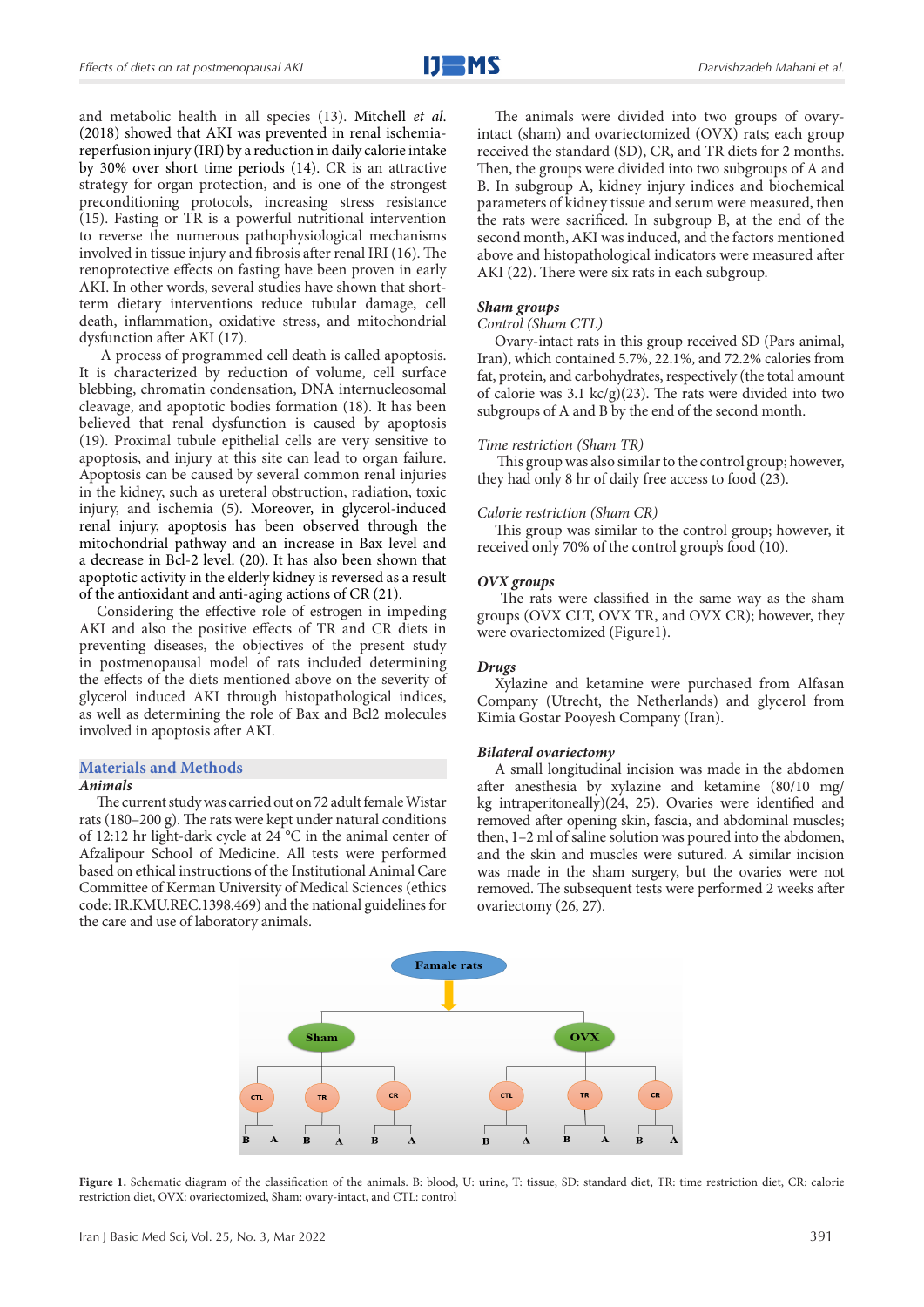

**Figure 2.** Schematic diagram of the representation of the experimental protocol. B: blood, U: urine, T: tissue, SD: standard diet, TR: time restriction diet, CR: calorie restriction diet, OVX: ovariectomized, Sham: ovary-intact, and CTL: control

# *Meal size calculation and use of CR*

The amount of food intake of one week was measured in the CTL group to determine the meal size in the CR group, in which the animals had free access to the food, and the amount of daily intake was calculated as an average. Then, 70% of the daily intake amount in the group with free access to food was measured and provided for the CR group for 2 months (28).

# *AKI induction*

Rats were deprived of water for 24 hr at the end of the 2 months to induce AKI, and then hypertonic glycerol solution (50% dissolved in sterile saline) was prepared and a single dose (10 ml/kg, im) of this solution was equally injected into both lower limbs of the rat. Twenty-four hours after the glycerol injection, nephropathy developed rapidly. Hypertonic glycerol causes rhabdomyolysis, which in turn causes myoglobinuria and leads to the development of nephrotoxicity and ischemia in the kidney. In the current study, creatinine, serum urea, albuminuria, and GFR were measured to confirm AKI induction (29).

# *Bodyweight and kidney weight measurement*

A digital scale was used to measure the animal weights at the beginning and the end of the study. Furthermore, the kidneys of all animals were removed after sacrificing them, the surrounding adipose tissue was cleaned, and weighed by a digital scale.

# *Measurement of urea and creatinine levels and BUN/CR ratio*

 Blood samples were taken from the choroid sinus and were immediately centrifuged, and the serum was separated one day before and one day after AKI induction to measure the indicators in serum. Furthermore, one day before and one day after AKI induction, urine was collected by a metabolic cage to measure the indicators in urine (Behboud Tahghigh, Kerman, Iran). The ELISA test was used to measure the urea and creatinine levels in serum and urine according to the kit instructions (MAN, Iran). The values were reported in mg/dl (30).

# *Measurement of 24-hr urinary albumin excretion*

Using a metabolic cage, 24-hr urine of the animals was collected before and 24 hr after AKI induction, and the ELISA test was used to measure urinary albumin concentration according to the kit instructions (MAN, Iran). Afterward,

the urinary albumin excretion (albuminuria) levels in 24 hr were measured using a 24-hr urine volume according to the following equation, and the values were reported in mg/24hr (31).

Albumin excretion in 24 hr = (urine volume in 24 hr  $\times$ concentration of urine albumin)

# *GFR measurement*

Rats were kept in a metabolic cage, and their urine was collected. This was performed before and 1 day after the AKI induction. Then, based on the 24-hr volume of urine and creatinine concentration in urine and serum, GFR (ml/24hr) was measured based on creatinine clearance according to the following equation (32):

$$
GFR = \frac{\text{urine volume in 24 hr} \times \text{concentration of urine creation} }{\text{concentration of serum creation}}
$$

Finally, GFR calculations were corrected for body weight (BW) and expressed as ml/24hr/100g bw.

# *Histopathological procedures*

The left kidney was fixed in 10% neutral formalin solution and embedded in paraffin. Hematoxylin and eosin technique was used for staining tissue sections. A pathologist (blind to the study) was asked to determine the kidney tissue damage score (KTDS). The samples were scored from 0 to 3 (Absence of injury, Mild injury, Moderate injury, and Severe injury). Parameters of injury included tubular dilation, cellular necrosis, tubular casts, cellular vacuolization, inflammation, and congestion (33).

# *Measurement of Bax and Bcl2*

The ELISA test was used to measure the levels of Bax and Bcl2 according to the kit instructions (ZellBio, Germany), and the values were expressed as ng/ml (34).

# *Statistical analyses*

Two-way ANOVA and then *post-hoc* Tukey's tests were used to compare the quantitative variables between the groups, in case of meeting the assumptions (normal distribution of data); otherwise, the Kruskal-Wallis test was used. The data were statistically analyzed using GraphPad Prism 8. The significance level was considered at 0.05

# **Results**

*Effects of TR and CR diets on the functional renal parameters before and after AKI* 

There was no difference between the groups in the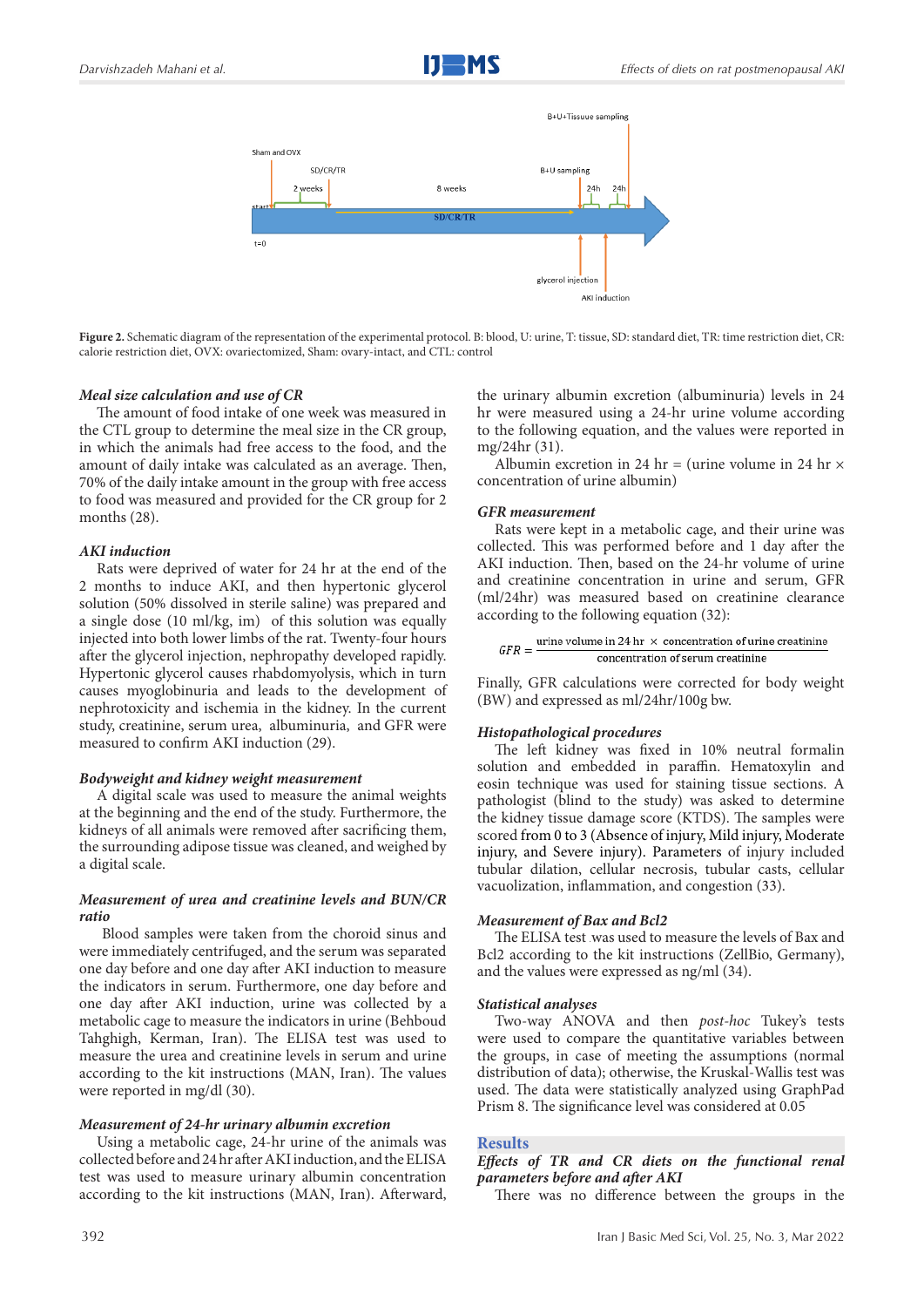functional renal parameters (GFR, serum urea and creatinine, albumin excretion rate, and urea creatinine ratio) before AKI induction.

After AKI, serum urea and creatinine, albumin excretion rate, and urea creatinine ratio increased (*P*<0.001) and GFR decreased in all groups compared with before AKI (*P*<0.001).

After AKI, CR and TR diets prevented the increment of serum urea, so the amount of this index in both of the two groups was lower than sham CTL (*P*<0.001 and *P*<0.01, respectively). However, the effect of CR diet was more than TR (*P*<0.01). Also, this index decreased in the OVX CR group compared with OVX CTL (*P*<0.001) and the urea level in the OVX CR group was lower than OVX TR and Sham CR groups ( $P < 0.001$ ). Furthermore, this index decreased in OVX TR compared with Sham TR (*P*<0.001).

After AKI, serum creatinine decreased in sham TR, CR, and OVX CR groups compared with sham CTL and OVX CTL groups, respectively (*P*<0.001). In addition, the effect of CR diet in sham was higher than TR diet (*P*<0.01). Also this index level in OVX CR was lower than OVX TR (*P*<0.05) and Sham CR (*P*<0.01) groups. Furthermore, serum creatinine decreased in OVX TR in comparison with Sham TR (*P*<0.01).

In the sham group only CR diet could decrease albumin excretion rate (*P*<0.001), but both of TR and CR diets decreased this indicator in the OVX rats (*P*<0.001 and *P*<0.05, respectively). Although, this indicator in OVX CR was lower than in OVX TR group (*P*<0.05). After AKI, both TR and CR diets increased GFR in the sham TR and CR groups comparison with sham CTL (*P*<0.05). Also, this indicator decreased in the OVX CR (*P*<0.001) and OVX TR (*P*<0.05) groups compared with OVX CTL (Tables 1 and 2).

# *Effects of TR and CR diets on the kidney and BW before and after AKI*

Before AKI, BW reduced in both sham CR (*P*<0.001) and sham TR (*P*<0.05) groups compared with CTL. However, weight loss in the sham CR group was more than sham TR (*P*<0.001). BW in the OVX CTL group increased compared with sham CTL (*P*<0.001), and decreased in OVX CR compared with OVX CTL (*P*<0.001). Moreover, BW in CR diet in OVX was lower than OVX TR (*P*<0.01) and Sham CR (*P*<0.001). This index in OVX TR decreased in comparison with Sham TR (*P*<0.001). However, after AKI, only CR diet both in sham and OVX reduced BW (*P*<0.001 and *P*<0.05, respectively) (Figure 3A).

Before AKI, KW in the OVX group for both diets was lower than in similar sham groups (*P*<0.05).

But after AKI, KW increased so this index in sham and OVX CTL groups was more than their control groups before AKI (*P*<0.001). After AKI, KW in sham CR was lower than sham CTL (*P*<0.001), also this index decreased in OVX CR



**Figure 3.** Effects of TR and CR diets in sham and OVX rats: A) BW (g), B) KW (g), and C) KW/BW ratio. Results are expressed as mean  $\pm$  SEM, n = 6. ¤ *P*<0.05 and ¤¤¤ *P*<0.001, vs similar groups before AKI. \* *P*<0.05, \*\* *P*<0.01, and \*\*\* *P*<0.001, vs Sham CTL. # *P*<0.05 and ### *P*<0.001, vs Sham TR. & *P*<0.05 and &&& *P*<0.001, vs OVX CTL. × *P*<0.05 and ××× *P*<0.001, vs Sham CR. OVX: ovariectomized, Sham: ovary-intact, CTL: control, TR: time restriction, CR: caloric restriction

**Table 1.** The effects of TR and CR diets on renal parameters in Sham and OVX rats before AKI

|                                    |                 | Sham            |                 | <b>OVX</b>      |                  |                  |
|------------------------------------|-----------------|-----------------|-----------------|-----------------|------------------|------------------|
| Groups<br>Parameters               | <b>CTL</b>      | CR              | TR              | <b>CTL</b>      | CR               | TR               |
| Serum urea (mg/dl)                 | $36 + 4.5$      | $30.83 \pm 4.5$ | $37.33 \pm 4.5$ | 44.66±4.5       | $37.83 \pm 4.5$  | 39.16±6.04       |
| Serum creatinine (mg/dl)           | $0.54 \pm 0.09$ | $0.49 \pm 0.09$ | $0.52 \pm 0.09$ | $0.62 \pm 0.09$ | $0.55 \pm 0.09$  | $0.58 + 6.04$    |
| Urea/ creatinine ratio             | $66.83\pm6.04$  | $62.50\pm6.04$  | 71.88±6.04      | 73.50±6.04      | $69.03 \pm 6.04$ | $68.05 \pm 6.04$ |
| Urine Albumin excretion (mg/24 hr) | $041 \pm 1.33$  | $0.24 \pm 1.33$ | $0.41 \pm 1.33$ | $0.37 \pm 1.33$ | $0.26 \pm 1.33$  | $0.35 \pm 1.33$  |
| GFR (ml/24 hr/100g BW)             | 708.16±56.62    | 685.05±56.62    | 709.64±56.62    | 719.97±56.62    | 813.51±56.62     | 655.51±56.62     |

CR: caloric restriction, TR: time restriction, Sham: ovary-intact, OVX: ovariectomized, AKI: acute kidney injury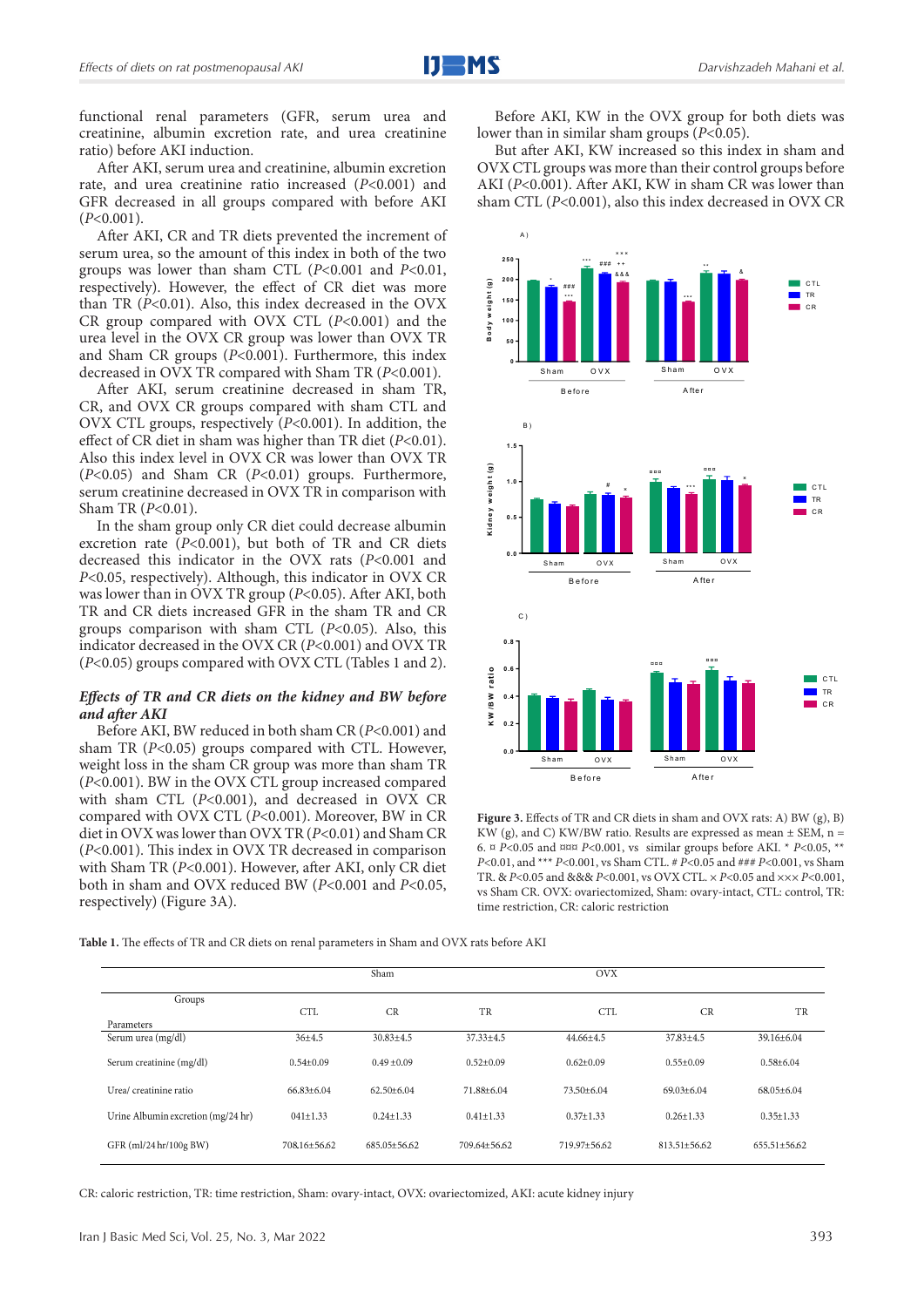|                                       |                  | Sham                      |                            |                  | <b>OVX</b>              |                                                       |
|---------------------------------------|------------------|---------------------------|----------------------------|------------------|-------------------------|-------------------------------------------------------|
| Groups                                | <b>CTL</b>       | TR                        | <b>CR</b>                  | <b>CTL</b>       | TR                      | CR                                                    |
| Parameters                            |                  |                           |                            |                  |                         |                                                       |
| Serum urea (mg/dl)                    | 132.5±4.5        | $112.16 \pm 4.5$<br>$***$ | 91.16±4.5***<br>##         | $145 \pm 4.5$    | $148.33 \pm 4.5$<br>### | 122±4.5 &&&<br>$^{+++}$<br>$\times$ $\times$ $\times$ |
| Serum creatinine (mg/dl)              | $1.85 \pm 0.09$  | $1.39 \pm 0.09$<br>$***$  | $1.01 \pm 0.09$ ***<br>##  | $1.89 \pm 0.09$  | $1.75 \pm 0.09$ ##      | 1.43±0.09&&&<br>$\times\times$<br>$\ddot{}$           |
| Urea/ creatinine ratio                | 94.67±6.04       | 82.15±6.04                | $95.23 \pm 6.04$           | 94.48±6.04       | 88.55±6.04              | 88.98±6.04                                            |
| Urine Albumin excretion<br>(mg/24 hr) | $24.33 \pm 1.33$ | $23.17 \pm 1.33$          | $16.5 \pm 1.33$ ***<br>### | 24.98±1.33       | $20.33 \pm 1.33$ &      | $16.00 \pm 1.33$<br><b>&amp;&amp;&amp;</b><br>$^{+}$  |
| GFR (ml/24 hr/100g BW)                | $313.2 \pm 56.4$ | $488.2 \pm 56.4$ *        | 505.6±56.4 *               | $127.2 \pm 56.4$ | $349.7 \pm 56.4$ &      | $463 \pm 56.4$<br>&&&                                 |

**Table 2.** The effects of TR and CR diets on renal parameters in Sham and OVX rats after AKI

Data are expressed as mean ± SEM, n=6 rats/group. B: Before AKI, A: After AKI, \* *P*<0.05, \*\* *P*<0.01, and \*\*\* *P*<0.001 vs Sham CTL. & *P*<0.05, && *P*<0.01, and &&& *P*<0.001, vs OVX CTL. ## *P*<0.01 and ### *P*<0.001, vs Sham TR. + *P*<0.05 and +++ *P*<0.001, vs OVX TR. ×× *P*<0.01 and ××× *P*<0.001, vs Sham CR. CTL: control, CR: caloric restriction, TR: time restriction, Sham: ovary-intact, OVX: ovariectomized, AKI: acute kidney injury

in comparison with Sham CR (*P*<0.05) (Figure 3B). There was no difference between the groups in kidney weight/ body weight (KW/BW) ratio, but after AKI, KW/BW ratio increased in sham and OVX CTL groups compared with their CTL groups (*P*<0.001). However, none of the diets prevented this index from rising (Figure 3C).

# *Effects of different diets on Bax BCL2 levels in kidney tissue before and after AKI*

Before the injury, none of the TR and CR diets were able to affect the kidney levels of Bax and Bcl2, but after AKI, Bax kidney level increased in all groups compared with similar groups before AKI. The Bax level in both sham and OVX, TR and CR groups were lower than their CTL (*P*<0.01) (Figure 4A). Compared with Bax, Bcl2 kidney level decreased after AKI, in addition, this index in TR and CR groups was higher than in their CTL groups (*P*<0.001). Also Bcl2 levels in OVX CR and OVX TR were lower than in Sham CR (*P*<0.05) and Sham TR (*P*<0.01) (Figure 4B).

Although the Bax/Bcl2 ratio in all groups was similar before AKI, this indicator increased in both sham and OVX after AKI, so this Bax/Bcl2 ratio in sham and OVX CTL groups was higher than their CTL before AKI (*P*<0.001). After AKI, this index in sham TR and sham CR groups was lower than sham CTL) *P*<0.001). Similar results were observed in OVX rats, and this ratio in CR (*P*<0.001) and TR (*P*<0.01 (groups was lower than OVX CTL (Figure 4C).

# *Effects of TR and CR diets on damage/histopathological data of kidney tissue before and after AKI*

In all groups after AKI, damage/histopathological data (cell vacuolization, tubular dilatation, intratubular cast, cellular necrosis, inflammation, and congestion) increased compared with the groups before AKI. However, cell vacuolization in sham and OVX groups increased compared with similar groups before AKI (*P*<0.001), but only CR could prevent an increase in this index compared with sham and OVX CTL (*P*<0.05) (Figure 5A). In addition, tubular dilation was higher in all groups after AKI compared with similar groups before AKI (*P*<0.001), while both diets prevented an increase in this index, so



**Figure 4.** Effects of TR and CR diets in sham and OVX rats: A) Bax (ng/ ml), B) Bcl2 (ng/ml) levels, and C) Bax/Bcl2 ratio. The results are expressed as mean  $\pm$  SEM, n = 6.  $\alpha$  $\alpha$  *P*<0.001 and  $\alpha$ <sup> $\alpha$ </sup> *P*<0.01 vs similar groups before AKI. \*\* *P*<0.01 and \*\*\* *P*<0.001, vs Sham CTL. && *P*<0.01 and &&& *P*<0.001, vs OVX CTL. × *P*<0.05, vs Sham CR. ## *P*<0.005, vs Sham TR. OVX: ovariectomized, Sham: ovary-intact, CTL: control, TR: time restriction, CR: calorie restriction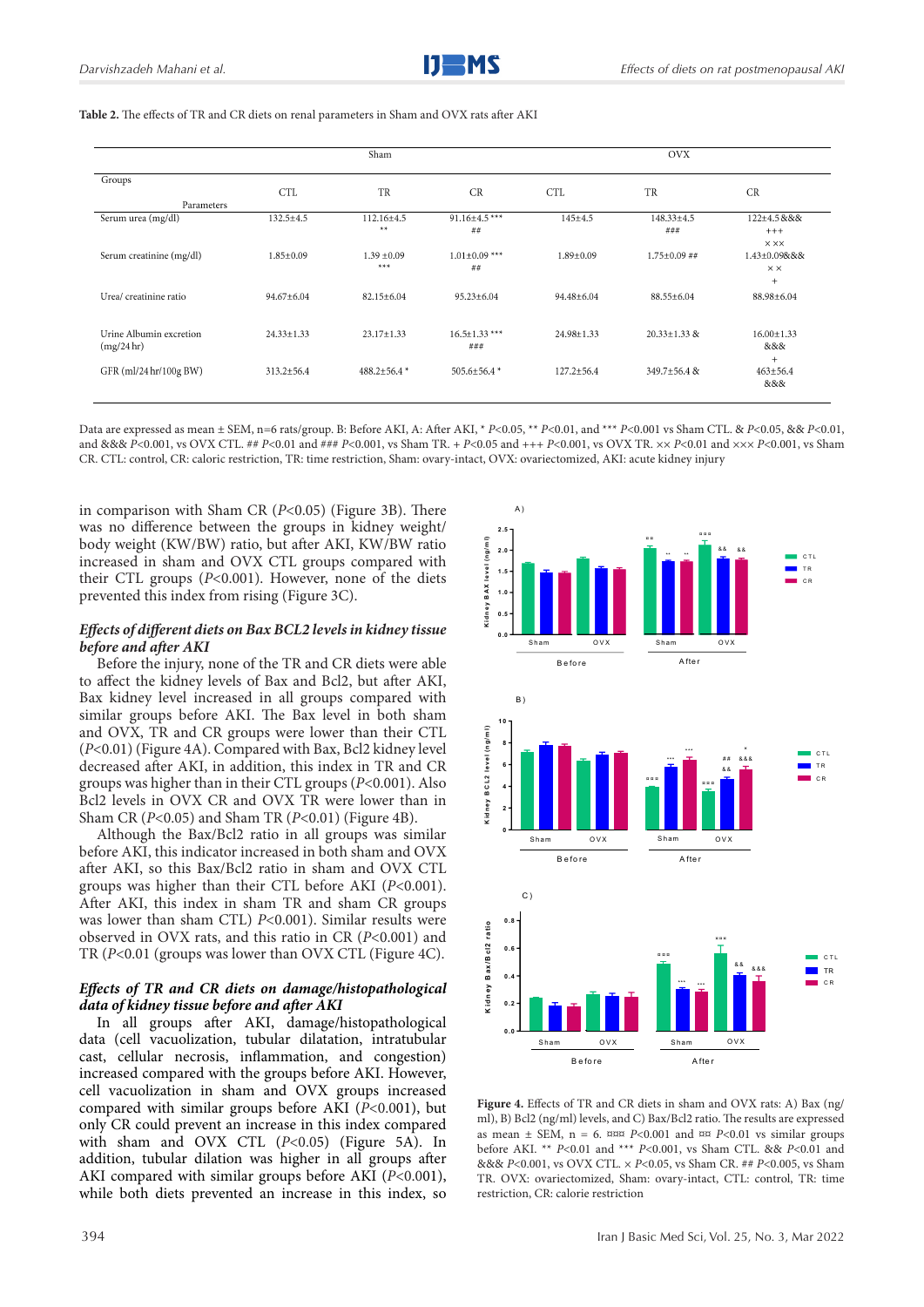



**Figure 5.** The effect of TR and CR diets on histopathological changes in sham and OVX rats: A) Cellular vacuolization, H&E X400, B) Tubular dilation, H&E X200, C) Intratubular casts, H&E X200, D) Cellular necrosis, H&E X200, E) Inflammation, H&E X200, F) Congestion levels. H&E X200. Results are expressed as mean ± SEM,<br>n = 6. ¤ P<0.001, vs similar groups before AKI. \* P<0.05 and \*\* TR: time restriction, Sham: ovary-intact, OVX: ovariectomized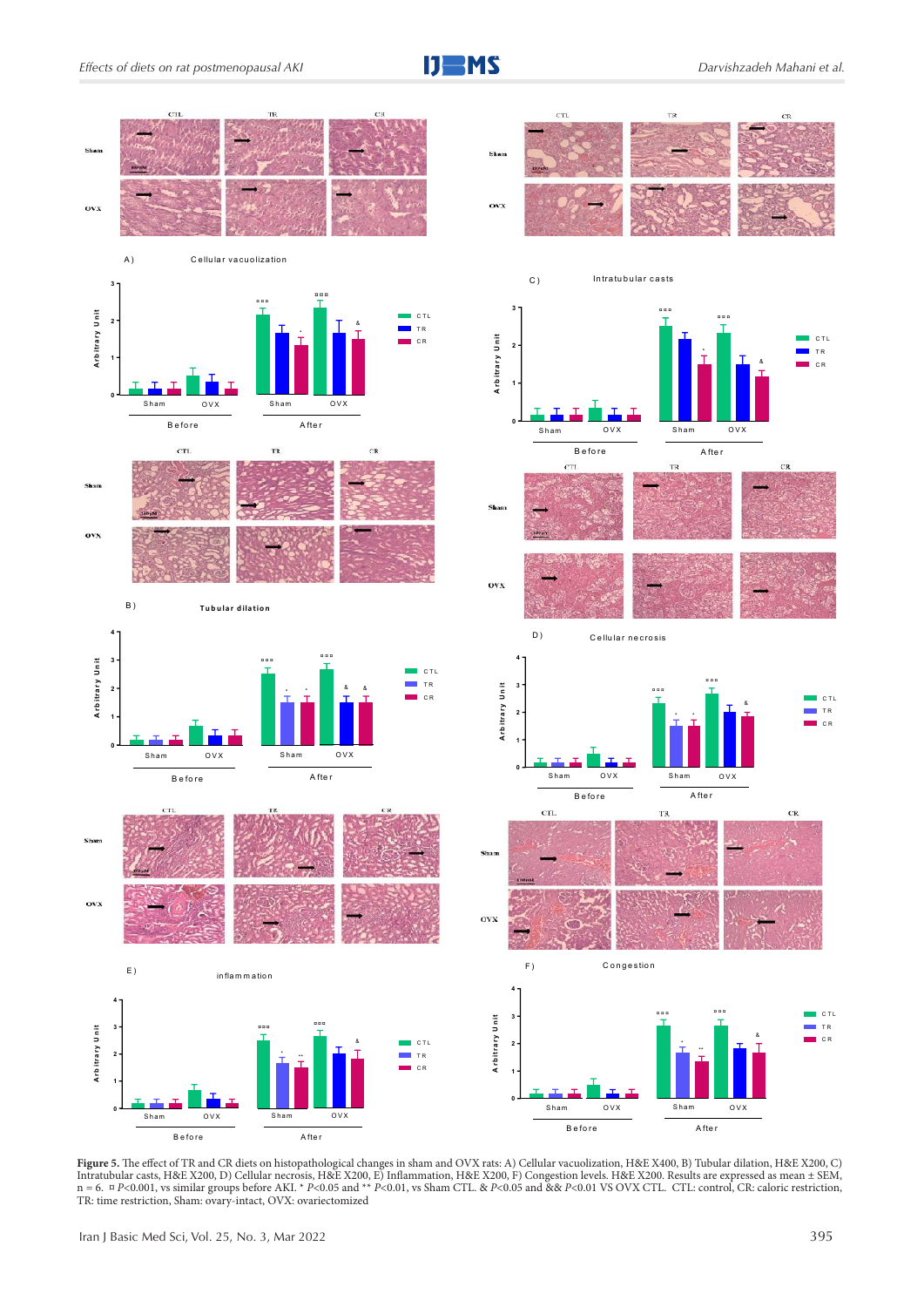the amount of tubular dilation in TR and CR groups was lower than in sham CTL and OVX CTL groups (*P*<0.05) (Figure 5B). Changes in intratubular cast was similar to cell vacuolization changes so that only CR prevented an increase in this index and there was a significant difference between this group with sham CTL and OVX CTL(*P*<0.05) (Figure 5C). Likewise, cellular necrosis increased in sham CTL and OVX CTL groups after AKI compared with before AKI (*P*<0.001). TR and CR diets decreased this index in sham TR and CR groups compared with sham CTL (*P*<0.05). but only CR was able to decrease this indicator in OVX CR compared with OVX CTL (*P*<0.05) (Figure 5D). The changes in inflammation and congestion were similar, after AKI, inflammation and congestion increased in sham and OVX CTL groups compared with before AKI (*P*<0.001). TR and CR diets in sham (*P*<0.01 and *P*<0.05, respectively) and only CR in OVX (*P*<0.05) prevented an increase in this index compared with sham CTL and OVX CTL groups, respectively (Figures 5E and 5F).

# **Discussion**

In the present study, the renoprotective effects of TR and CR diets on AKI were evaluated with emphasis on the biochemical, histopathological changes, and apoptosis in OVX animals (menopause model). These diets exerted different effects on the severity of symptoms before and after experimental AKI. The main findings of this study included 1) Both TR and CR diets increased GFR in OVX and ovaryintact animals after AKI; moreover, the CR diet reduced serum urea and creatinine and urinary albumin excretion in both groups, but the TR diet only reduced serum urea and creatinine and in ovary-intact animals. 2) Before and after AKI, none of the diets changed KW/BW ratio in the OVX and ovary-intact rats. 3) After AKI, Bax/Bcl2 ratio increased in all groups compared with before AKI, although both diets prevented this increment, indicating that TR and CR diets inhibited apoptosis. 4) Histopathological changes were observed in AKI rats, but these indicators showed better renal health status among two diets of TR and CR in OVX and ovary-intact rats.

After AKI, TR and CR diets prevented an increase in serum urea and creatinine as well as urinary albumin excretion and a decrease in GFR. Results of a study have shown that different models of dietary restriction are effective in protecting the kidney against AKI (35). It was also found that progression of kidney disease can be delayed by caloric restriction by decreasing the levels of urine protein, creatinine, and urea nitrogen and enhancing rodent models' survival rate by reducing disease onset (36).

The possible mechanisms of positive effects of TR and CR diets in reducing kidney injury include improving mitochondrial function (37), affecting various transcription factors (38), increasing expression of SIRTs (39), decreasing the production of mitochondrial superoxide (40), reducing muscle mass, and increasing urinary creatinine excretion (41).

In the other part of this study, glycerol injection led to enlarged kidneys in AKI animals, the KW/BW ratio increased, indicating injury after AKI. Based on the results, glycerol treatment also resulted in the development of renal edema, indicating an increase in kidney KW/BW ratio (42). None of the diets affected this ratio. In line with the current study, it has been found that injection of glycerol into the muscle leads to rhabdomyolysis and release of potentially toxic intracellular components, such as myoglobin, into the systemic circulation. It ultimately leads to the accumulation of myoglobin and iron in the kidney, intraluminal cast formation, and swelling of the kidneys, resulting in an increase in KW/BW (43).

Histopathological results in AKI rats indicate that indicators of injury (inflammation, cellular necrosis, cellular vacuolization, tubular dilation, intracellular casts, and congestion) decreased in TR and CR diets, but effect of the CR diet was more than TR. Consistent with the current study results, histopathological studies have indicated significant structural changes, including necrosis, vacuolation, tubular dilatation, and cellular debris in the kidneys of glyceroltreated rats (44). It has been shown thatCR animals have low blood lymphocyte levels, reducing inflammatory cytokines production by white blood cells in response to stimulation (45). Moreover, recent data have suggested that CR also has a strong anti-inflammatory effect on humans (46). Several metabolic and neuroendocrine mechanisms are responsible for this CR-mediated anti-inflammatory effect, including increased cortisol (47) and ghrelin production (48), reduced plasma glucose and advanced glycation end-product concentrations, low adiposity (49), reduced secretion of proinflammatory adipokines and cytokines (50), and increased parasympathetic tone (51). The results also indicated that CR is effective in reducing renal necrosis. CR has been shown to be involved in protecting cisplatininduced renal injury and reducing acute tubular necrosis by increasing mRNA and protein levels of peroxisome proliferator-activated receptor-alpha target genes, which is in line with the present study (52). In the present study, it has also been indicated that CR diet decreased vacuolation and both of the diets reduced tubular dilatation after AKI. It has been reported that CR reduces vacuolation and tubular dilatation during AKI, maintains kidney tissue integrity, and improves renal situation and function (53), which is consistent with the present study. It has also been shown that fasting before or after cisplatin treatment improve the histopathological results of cisplatin-induced nephrotoxicity (53). Another study found that TR and CR diets reduce atrophy and dilate renal tubules in diabetic animals (54) and can improve histological parameters (55).

In another part of this study, after AKI, CR and TR diets were able to decrease Bax levels and increase Bcl2 levels and improve Bax/Bcl2 ratio. The Bcl-2 family has been known to play an important suppressive role in regulating apoptosis (56). Increased Bax level and decreased Bcl-2 level have been observed in older kidneys (21). It has been shown that CR decreased the Bax/Bcl-2 ratio, likely through a lower activation of the intrinsic apoptotic pathway, which is consistent with the current study (52). Ischemic apoptosis in the kidney is a major cause of injury, so inhibition of the apoptotic process prevents inflammation and kidney injury (37). It has been reported that increasing Bax expression and Bax/Bcl-2 ratio, decreasing Bcl-2, which are essential components of the apoptosis cascade process (57), and CR with its antioxidant function significantly modulated the apoptosis process components and reduced apoptosis (21). The findings indicated that the anti-apoptotic function of CR was by suppressing Bax expression and activating caspase-3 (58). On the other hand, the TR diet had protective effects on the heart by reducing apoptosis and preserving cells (59). Another study reported that preoperative fasting had a protective role against renal IRI by inhibiting apoptosis(60).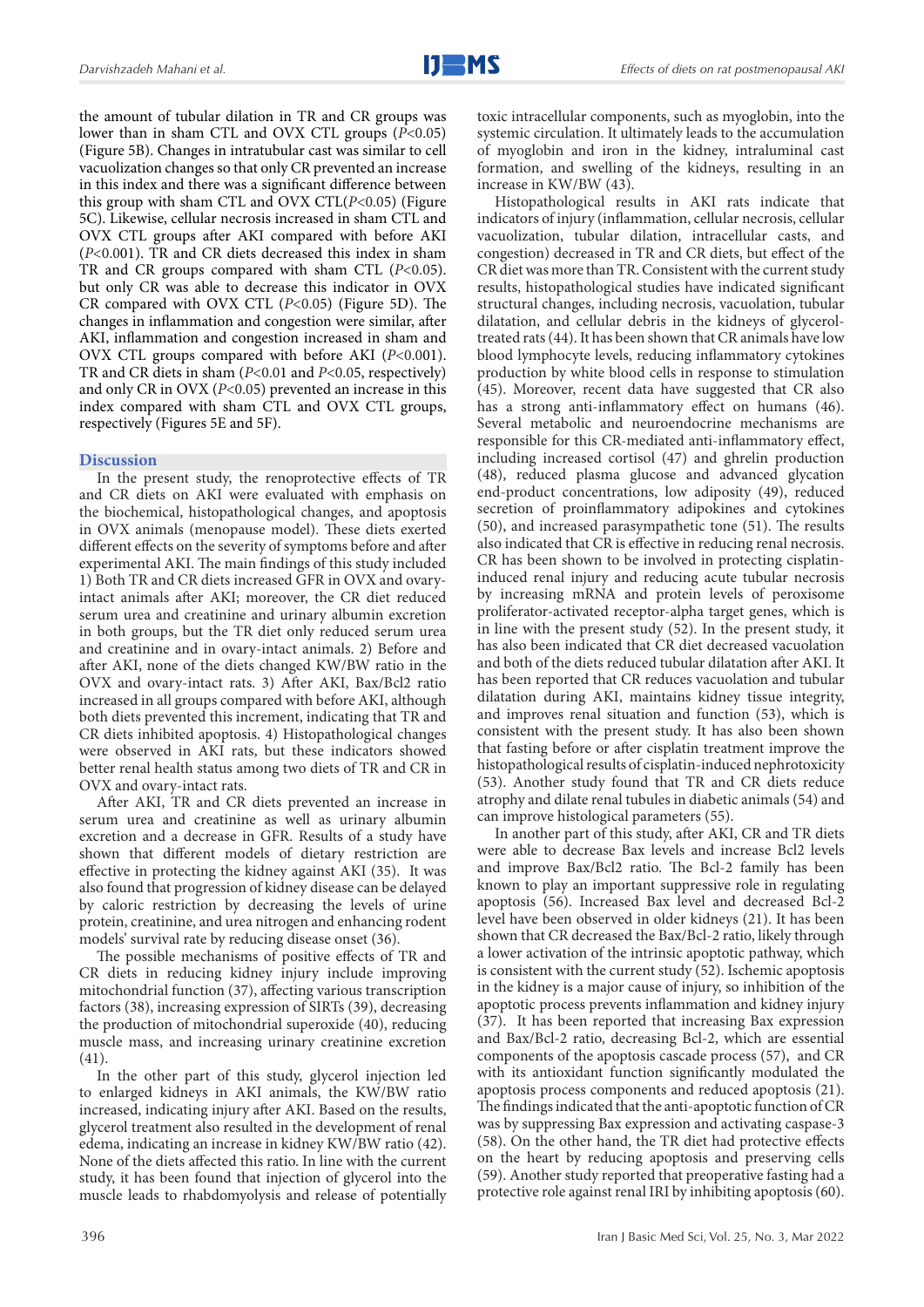#### **Conclusion**

In the present study, it was found that TR and CR diets are effective in reducing kidney injury during AKI, and estrogen deficiency has an effect on the severity of kidney injury. Histopathological results confirmed the renoprotective effects of TR and CR diets. Both TR and CR diets reduced the Bax/Bcl2 ratio and probably improved apoptosis. This study emphasized the protective role of pre-injury diets in the pathophysiological conditions of the kidney. Further studies are suggested to evaluate the beneficial effects of these diets in the presence of sex hormones.

#### **Acknowledgment**

The results presented in this paper were part of a PhD thesis by Fatemeh Darvishzadeh-Mahani.

#### **Authors' Contributions**

FDM, MK, MI, ZS, ARA, and ZH Conceived the study, performed data analysis and draft manuscript preparation, critically revised the paper, supervised the research, and approved the final version to be published.

### **Conflicts of Interest**

The authors declare that there are no conflicts of interest.

#### **References**

1. Koza Y. Acute kidney injury: Current concepts and new insights. J Inj Violence Res 2016; 8:58-62.

2. Kellum JA, Lameire N, Aspelin P, Barsoum RS, Burdmann EA, Goldstein SL*, et al.* Kidney disease: Improving global outcomes (KDIGO) acute kidney injury work group. KDIGO clinical practice guideline for acute kidney injury. Kidney Int Suppl 2012; 2:1-138.

3. Rewa O, Bagshaw SM. Acute kidney injury—epidemiology, outcomes and economics. Nat Rev Nephrol 2014; 10:193-207.

4. Takasu O, Gaut JP, Watanabe E, To K, Fagley RE, Sato B*, et al.* Mechanisms of cardiac and renal dysfunction in patients dying of sepsis. Am J Respir Crit Care Med 2013; 187:509-517.

5. Havasi A, Borkan SC. Apoptosis and acute kidney injury. Kidney Int 2011; 80:29-40.

6. Kudose S, Hoshi M, Jain S, Gaut JP. Renal histopathologic findings associated with severity of clinical acute kidney injury. Am J Surg Pathol 2018; 42:625-635.

7. Ahmed SB, Ramesh S. Sex hormones in women with kidney disease. Nephrol Dial Transplant 2016; 31:1787-1795.

8. Elliot SJ, Karl M, Berho M, Potier M, Zheng F, Leclercq B*, et al.* Estrogen deficiency accelerates progression of glomerulosclerosis in susceptible mice. Am J Pathol 2003; 162:1441-1448.

9. Mahani FD, Khaksari M, Raji-Amirhasani A. Renoprotective effects of estrogen on acute kidney injury: the role of SIRT1. Int Urol Nephrol 2021:1-12.

10. Di Francesco A, Di Germanio C, Bernier M, de Cabo R. A time to fast. Science 2018; 362:770-775.

11. Longo VD, Mattson MP. Fasting: molecular mechanisms and clinical applications. Cell metabolism 2014; 19:181-192.

12. Brandhorst S, Harputlugil E, Mitchell JR, Longo VD. Protective effects of short-term dietary restriction in surgical stress and chemotherapy. Ageing Res Rev 2017; 39:68-77.

13. Fontana L, Partridge L. Promoting health and longevity through diet: from model organisms to humans. Cell 2015; 161:106-118.

14. Mitchell JR, Verweij M, Brand K, Van De Ven M, Goemaere N, Van Den Engel S*, et al.* Short‐term dietary restriction and fasting precondition against ischemia reperfusion injury in mice. Aging cell 2010; 9:40-53.

15. Johnsen M, Kubacki T, Yeroslaviz A, Späth MR, Mörsdorf

J, Göbel H*, et al.* The integrated RNA landscape of renal preconditioning against ischemia-reperfusion injury. J Am Soc Nephrol 2020; 31:716-730.

16. Moro T, Tinsley G, Bianco A, Marcolin G, Pacelli QF, Battaglia G*, et al.* Effects of eight weeks of time-restricted feeding (16/8) on basal metabolism, maximal strength, body composition, inflammation, and cardiovascular risk factors in resistance-trained males. J Transl Med 2016; 14:1-10.

17. Rojas-Morales P, León-Contreras JC, Aparicio-Trejo OE, Reyes-Ocampo JG, Medina-Campos ON, Jiménez-Osorio AS*, et al.* Fasting reduces oxidative stress, mitochondrial dysfunction and fibrosis induced by renal ischemia-reperfusion injury. Free Radic Biol Med 2019; 135:60-67.

18. Sorenson CM. Life, death and kidneys: regulation of renal programmed cell death. Curr Opin Nephrol Hypertens 1998; 7:5- 12.

19. Raji-Amirhasani A, Khaksari M, Mahani FD, Hajializadeh Z. Activators of SIRT1 in the kidney and protective effects of SIRT1 during acute kidney injury (AKI)(effect of SIRT1 activators on acute kidney injury). Clin Exp Nephrol 2021;25:807-821.

20. Kim JH, Lee SS, Jung MH, Yeo HD, Kim H-J, Yang JI*, et al.* N-acetylcysteine attenuates glycerol-induced acute kidney injury by regulating MAPKs and Bcl-2 family proteins. Nephrol Dial Transplant 2010; 25:1435-1443.

21. Lee JH, Jung KJ, Kim JW, Kim HJ, Yu BP, Chung HY. Suppression of apoptosis by calorie restriction in aged kidney. Exp Gerontol 2004; 39:1361-1368.

22. Zhang Y, Du Y, Yu H, Zhou Y, Ge F. Protective effects of ophiocordyceps lanpingensis on glycerol-induced acute renal failure in mice. J Immunol Res 2017; 2017.

23. Khaksari M, Soltani Z, Shahrokhi N. Effects of female sex steroids administration on pathophysiologic mechanisms in traumatic brain injury. Transl Stroke Res 2018; 9:393-416.

24. Khaksari M, Mahmmodi R, Shahrokhi N, Shabani M, Joukar S, Aqapour M. The effects of shilajit on brain edema, intracranial pressure and neurologic outcomes following the traumatic brain injury in rat. Iran J Basic Med Sci 2013; 16:858.

25. Khaksari M, Keshavarzi Z, Gholamhoseinian A, Bibak B. The effect of female sexual hormones on the intestinal and serum cytokine response after traumatic brain injury: different roles for estrogen receptor subtypes. Can J Physiol Pharmacol 2013; 91:700- 707.

26. Azizian H, Khaksari M, Esmailidehaj M, Farhadi Z. Cardioprotective and anti-inflammatory effects of G-protein coupled receptor 30 (GPR30) on postmenopausal type 2 diabetic rats. Biomed Pharmacother 2018; 108:153-164.

27. Khaksari M, Hajializadeh Z, Shahrokhi N, Esmaeili-Mahani S. Changes in the gene expression of estrogen receptors involved in the protective effect of estrogen in rat׳ s trumatic brain injury. Brain Res 2015; 1618:1-8.

28. Di Daniele N, Marrone G, Di Lauro M, Di Daniele F, Palazzetti D, Guerriero C*, et al.* Effects of caloric restriction diet on arterial hypertension and endothelial dysfunction. Nutrients 2021; 13:274. 29. Wu J, Pan X, Fu H, Zheng Y, Dai Y, Yin Y*, et al.* Effect of curcumin on glycerol-induced acute kidney injury in rats. Sci Rep 2017; 7:1-11.

30. Korrapati MC, Shaner BE, Schnellmann RG. Recovery from glycerol-induced acute kidney injury is accelerated by suramin. J Pharmacol Exp Ther 2012; 341:126-136.

31. Kume S, Uzu T, Horiike K, Chin-Kanasaki M, Isshiki K, Araki S-i*, et al.* Calorie restriction enhances cell adaptation to hypoxia through Sirt1-dependent mitochondrial autophagy in mouse aged kidney. J Clin Invest 2010; 120:1043-1055.

32. Hall IE, Coca SG, Perazella MA, Eko UU, Luciano RL, Peter PR*, et al.* Risk of poor outcomes with novel and traditional biomarkers